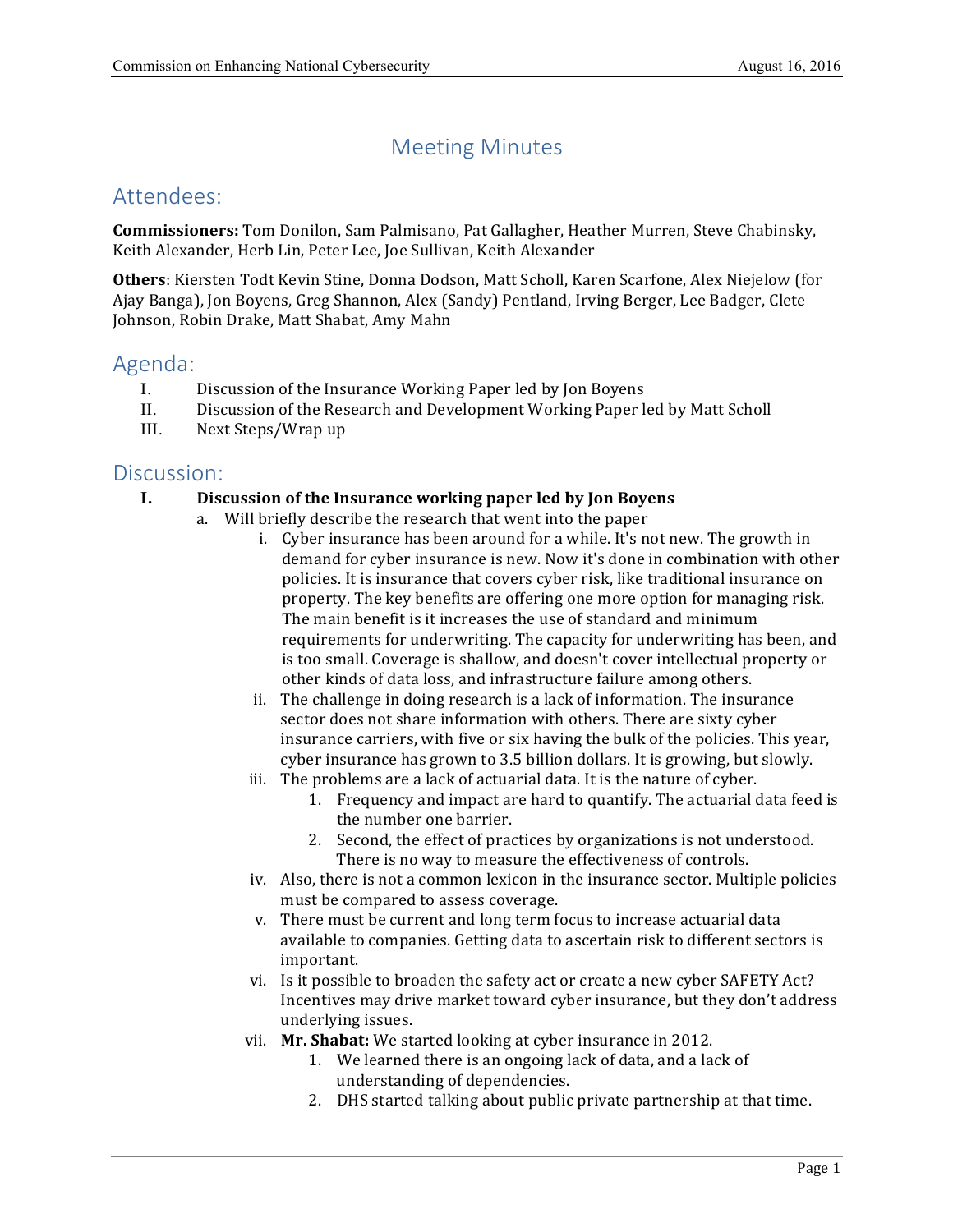- 3. We continue to hear that we should focus on a data repository. It would be a trusted repository, with incident data for analysis.
	- a. It would help increase awareness.
	- b. Really intended to be broader than a breach or incident library.
	- c. The repository would be managed by industry or academia not DHS.
	- d. We believe who ever ends up running it, it should be oriented toward multiple groups.
	- e. Use cases and usefulness to various groups is key. There is a white paper on use cases, etc. There was a comment period in the spring. The repository would contain incident information, and known details. The working group continues to work toward creating a pilot. Looking at potential roles of ISACs and ISAO's.
- b. Questions on the Insurance working paper
	- i. **Mr. Lin:** Do you have information that people report data in a standardized way?
	- ii. Mr. Boyens: Data is from private research firms. Insurance companies do not share data, as they feel the market is very competitive.
	- iii. **Mr. Lin:** I like the paper, but I have questions. Why is cyber different from property insurance? I don't understand the cascading effect issue. Grid issues are networked. Why aren't those areas useful in cyber?
	- iv. Mr. Boyens: The paper cites a study done on the power grid. It does not have an average cost for an incident because they don't have the actual metrics for an incident.
	- v. Mr. Sullivan: How is the industry approaching cost of incident, when so much of the cost is damage to brands and trusts, as opposed to rebuilding physical structures? For cyber incidents, it is hard to quantify.
	- vi. Mr. Lin: It also applies to the grid.
	- vii. **Mr. Palmisano:** Insurance execs struggle with assessing a cost of a cyber incident. They are reluctant to write policies for larger amounts. Companies are trying to understand what cyber insurance buys them in terms of mitigating risk. The insurance must take care of catastrophic damage to brands.
	- viii. The paper doesn't say how to come out with good output metrics. It has been an unsolved problem in computer science for a long time. There is no real correlation between adopting best practice and fewer hacks.
		- ix. Mr. Lee: Are there any results from NIST predictive analytics project?
		- x. **Mr. Boyens:** Actual work starts October 1st. We are getting partners lined up at this time. We will have much better information this time next year.
	- xi. **Ms. Todt:** There has been discussion in meetings about the SAFETY act. Is there anything the discussions want to add on this area?
		- 1. **Mr. Gallagher:** One thought that keeps occurring to me is, that damages is the central issue. It relates to indemnification. Some of our discussions on liability relate. We have talked about the protective side, but not recovery. The cost of damages will play out there. It brings together a number of threats we've talked about separately.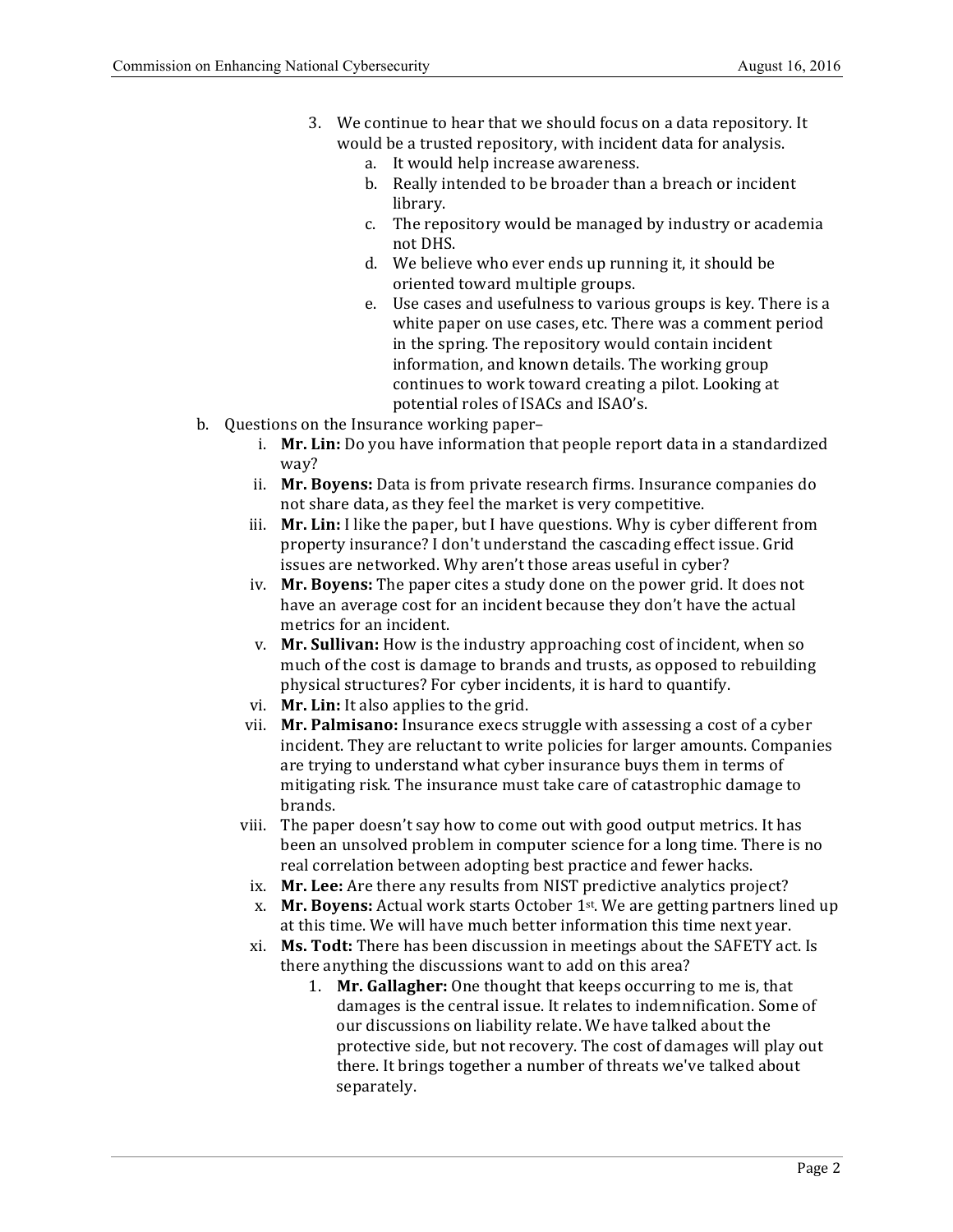- 2. Mr. Boyens: The metrics and measurement and getting the data seems to be the foundation to a lot of this topic. Many companies are hesitant to share information because of liability fears. Whether that fear is real or perceived, it is the main hurdle to getting data.
- 3. Additional thoughts in this topic can be sent to Jon and Kiersten.
- 4. Mr. Donilon: We could possibly have more work done, on an expansion of the safety act, or what might be in a cyber safety act. The data repository idea would include a liability discussion. There is a recognition we would only have data with less focus on liability in order to get it started.
- 5. Mr. Alexander: Metrics are important for insurance, but for liability protection as well.

#### **II. Discussion of the R&D Working Paper led by Matt Scholl**

- a. Mr. Scholl: The paper is very government focused. It was structured that way because much of the data is available from the government. We have people from industry on the call who can assist with the industry point of view.
- b. **Mr. Scholl:** Cybersecurity is still a very new science. It still needs a lot of basic research that would develop axioms and laws that would drive basic research.
- c. Mr. Shannon: The primary role of the government is to clarify the long term problem that exists for society. It is providing short term solutions, and a long term view. Any system has weak links. We want those links to be difficult to identify and exploit.
	- i. The state of secure tool development. Organizations are starting to add security measures to design. The ability to update systems security whether working or at rest.
	- ii. The role of data is important. We are finding it is important for research to have access to actionable data. We tend to share everything because we don't know what is important. It has been found that anomaly detection on anonymized versus non-anonymized data is different. It must be socially acceptable. Scientific validity is key with research results, and touches into insurance and reasonable technical metrics.
	- iii. One of the challenges is how to ensure technical security is improving and then consider how liability affects these areas.
- d. Mr. Pentland: Providing an academic perspective. It needs to be addressed as a new platform for data exchange including transparency, auditability etc. We should do live deployments that include people doing real things in communities and hospitals to get immediate feedback and see real reactions. We have done this with companies and universities in Italy and Spain and telecom, banks and retail. We are examining issues of privacy. It was influential in the European Union privacy protection policy.
- e. Assess impact of damage in incidents.
	- i. Has there been policy research? During political research on policy, it was brought up to the agencies. The agencies ignored it.
	- ii. A recommendation on policy research might help.
	- iii. Is cybersecurity a science or is it more like engineering?
	- iv. What about emphasis on an R&D plan. There is limited evidence.
	- v. There should be more emphasis on anomaly detection.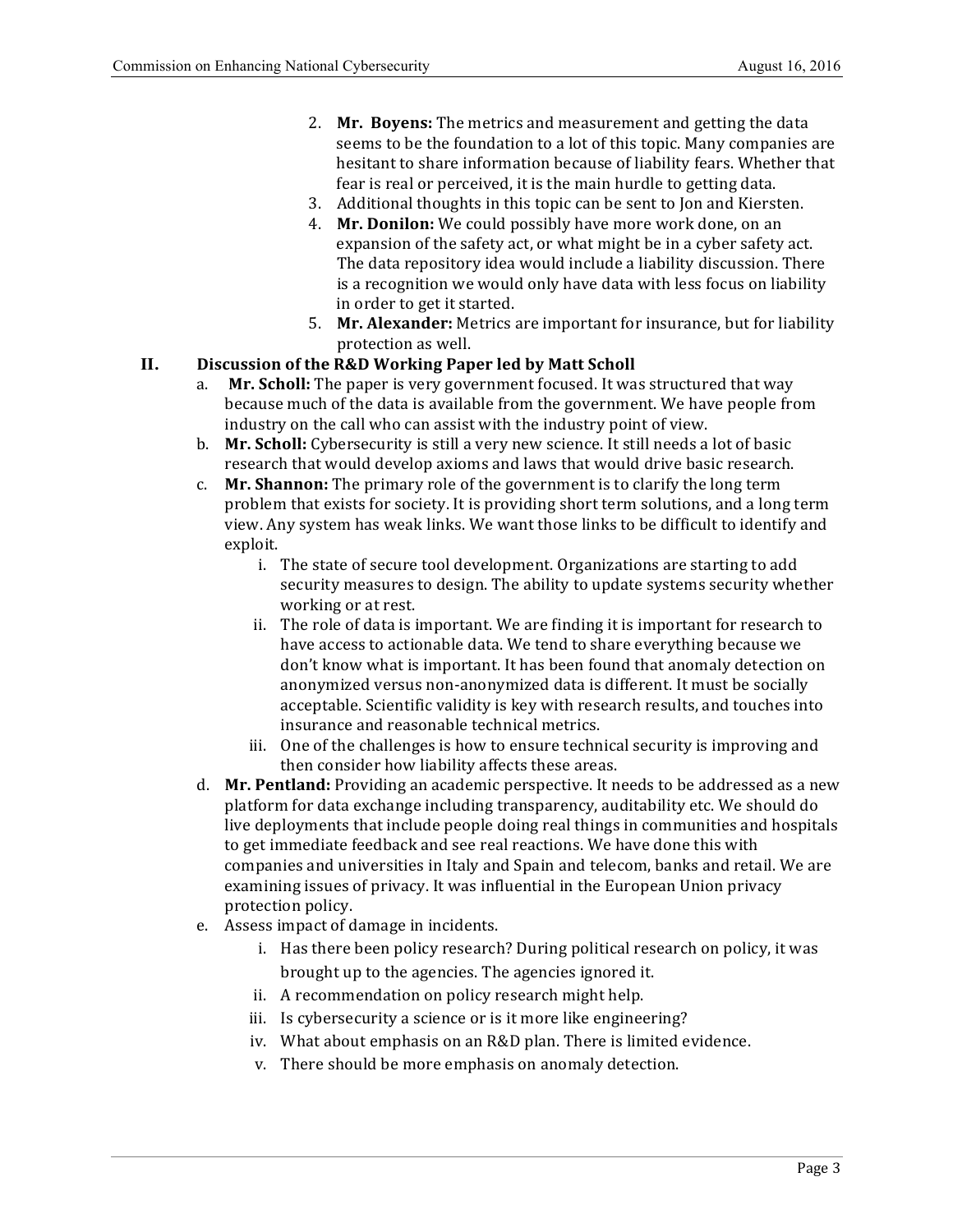- f. Two comments on the value of a living lab: One thing we have here is a negative impact or ability to access data. Is there a political solution to enable access for research to high-value data?
	- i. The commission has been asked to look ahead ten years. We can add quantum and other ideas to recommendations in the report. The Defense Advanced Research Projects Agency (DARPA) and Intelligence Advanced Research Project Activity (IARPA) are examples of programs with operational data.
	- ii. Block chain type transaction histories can be used for some things. General comparisons on encrypted data. Audit certification compares certain types only.
- g. A possible data exchange layer on top of secure layer. Living lab tests may change management, efficiencies, and may alter user perceptions.
	- i. We found what happened in Italy was that some of our preconceived ideas of how things would turn out were wrong. Some user computations were easy, some hard. It was not what was expected.
- h. Mr. Gallagher: In reading the report, there is a clear sense of gaps and research capability issues. What was not there were key research questions and/or grand challenges. We have a clear framework.
	- i. Mr. Boyens: We have not figured out the ramifications of these things on the rest of the system. As that happens, there will be refinements.
		- 1. Data is now controlled, there are limits on the safety of revealing things. There is a glimmer of promise in security. There will be a series of evolutions that will lead to changes. At the beginning of the internet, we never expected to have what we have now.
		- 2. It may take 50 years to play out. Real transformation will start in the next five years.
	- ii. **Mr. Donilon:** What might that transformation look like?
		- 1. Financial Banks can't share now, because they don't own the data. There will be a dramatic risk reduction in financial systems.
		- 2. Medical The medical community can't share because data is not encrypted. When data is encrypted, it will be possible.
		- 3. It is just beginning to be thought of, to aggregate and share without revealing personal data.
		- 4. **Mr. Boyens:** When things are encrypted all the time, it will be transformational.
	- iii. In the draft language, there is a statement about defensive versus nondefensive technologies. Is the contrast there as stark as it is described?
		- 1. There is a lack of feedback, and until there is feedback it will be hard to get things to market.
	- iv. It is hard to understand where the separation comes from.
		- 1. In a workshop a couple months ago, there was a real fear about money. Transformational ideas are not being looked at. If all data is